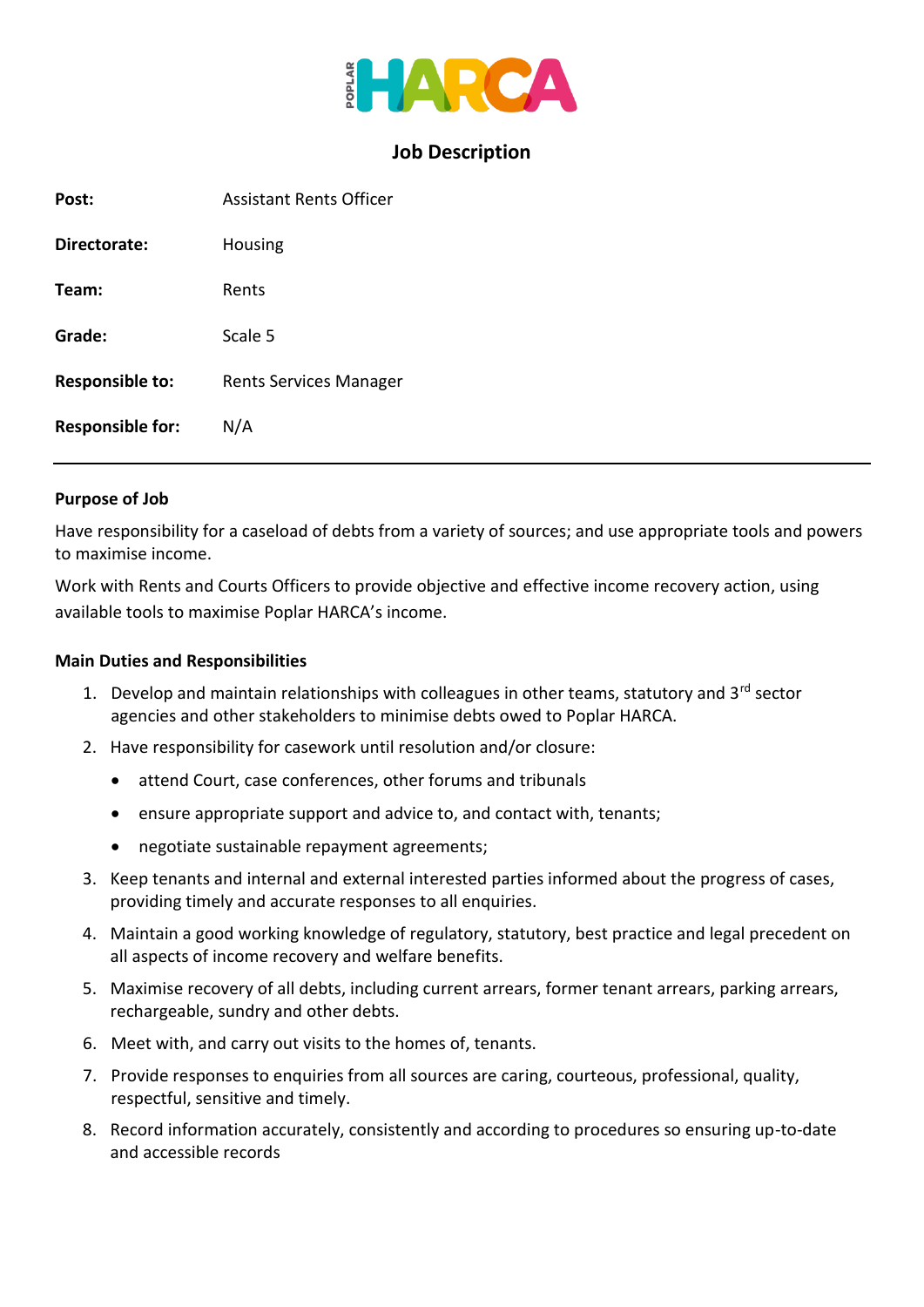- 9. Responsible for preventing and reducing arrears and other debts owed to Poplar HARCA through proactive work with tenants, colleagues and other agencies.
- 10. Work with colleagues and external agencies, making appropriate referrals and following-up as appropriate.
- 11. Work with the Rents and Courts Officers to respond to complaints and complex Members' enquiries.

### **General**

- Perform other duties as may be reasonably required by your line manager.
- Conduct yourself in line with Poplar HARCA's policies, procedures, rules and standards.